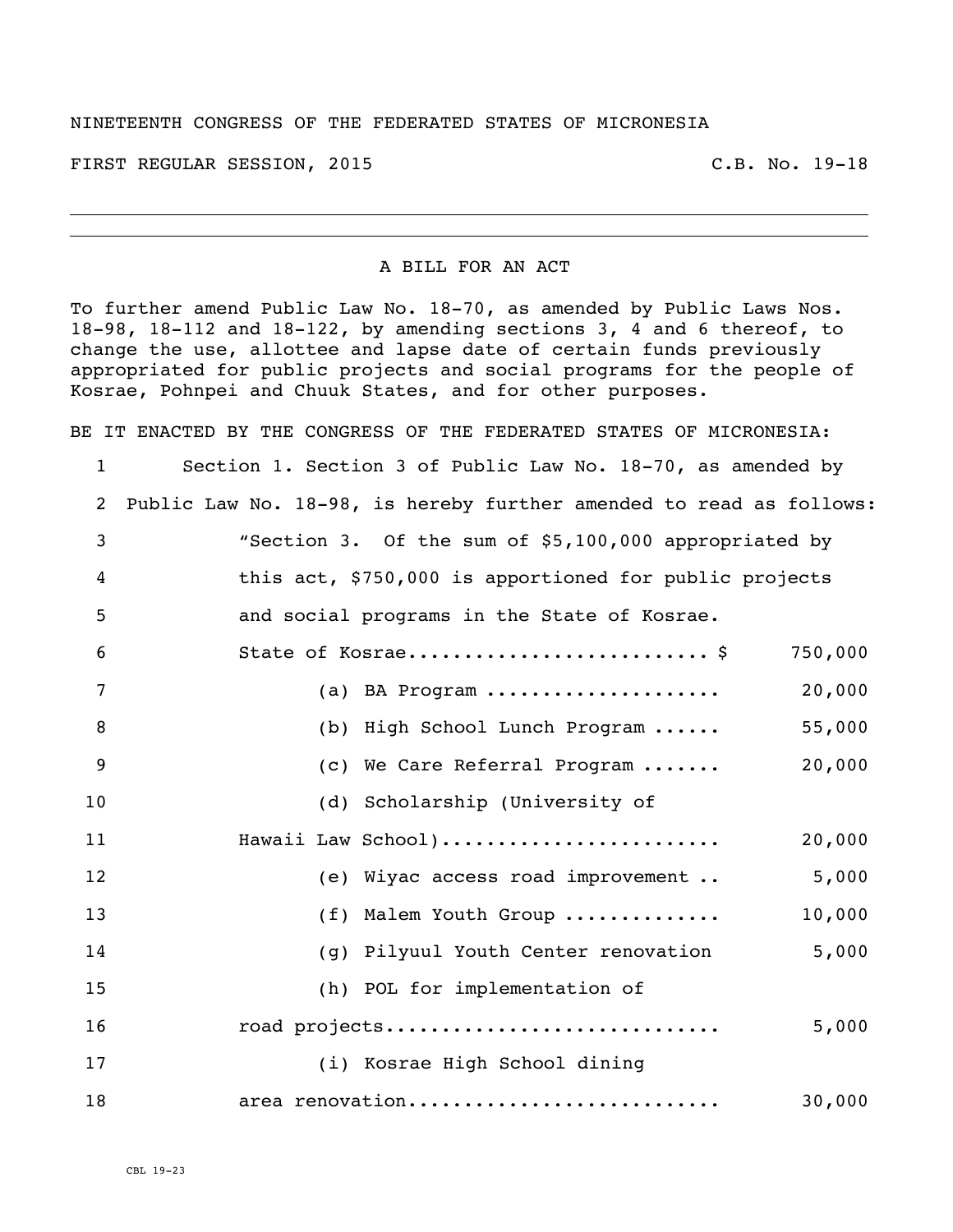| $\mathbf 1$ | Kosrae Micro Finance subsidy  \$<br>(i)      | 10,000 |
|-------------|----------------------------------------------|--------|
| 2           | Tafweyat farm road<br>(k)                    | 10,000 |
| 3           | Kosrae Outreach and Advocacy Program<br>(1)  | 40,000 |
| 4           | Purchase of senior citizens bus and<br>(m)   |        |
| 5           | associated cost (spare tires, freight, POL)  | 60,000 |
| 6           | (n) Vehicle purchase for youth               |        |
| 7           | group in Malem                               | 5,000  |
| 8           | (o) Lelu Town Government subsidy             | 20,000 |
| 9           | Malem Municipal Government subsidy<br>(p)    | 10,000 |
| 10          | Utwe Municipal Government subsidy<br>(q)     | 10,000 |
| 11          | Tafunsak Municipal Government subsidy<br>(r) | 10,000 |
| 12          | Lelu Municipal Government subsidy<br>(s)     | 10,000 |
| 13          | COM-FSM students outstanding debts<br>(t)    | 30,000 |
| 14          | Xavier High School (tuition<br>(u)           |        |
| 15          | costs for Kosraean Students)                 | 10,000 |
| 16          | Mediation Program<br>(v)                     | 10,000 |
| 17          | Kosrae Junior Tennis<br>(w)                  | 10,000 |
| 18          | (x) Contractual services for                 |        |
| 19          | security guards                              | 10,000 |
| 20          | (y) Kosrae health services/programs:         |        |
| 21          | (i) Pharmaceuticals                          | 10,000 |
| 22          | (ii) Dental equipment maintenance            | 10,000 |
| 23          | (iii) Primary health care                    | 5,000  |
| 24          | (z) Students' financial assistance:          |        |
| 25          | (i) University of Guam                       | $-0-$  |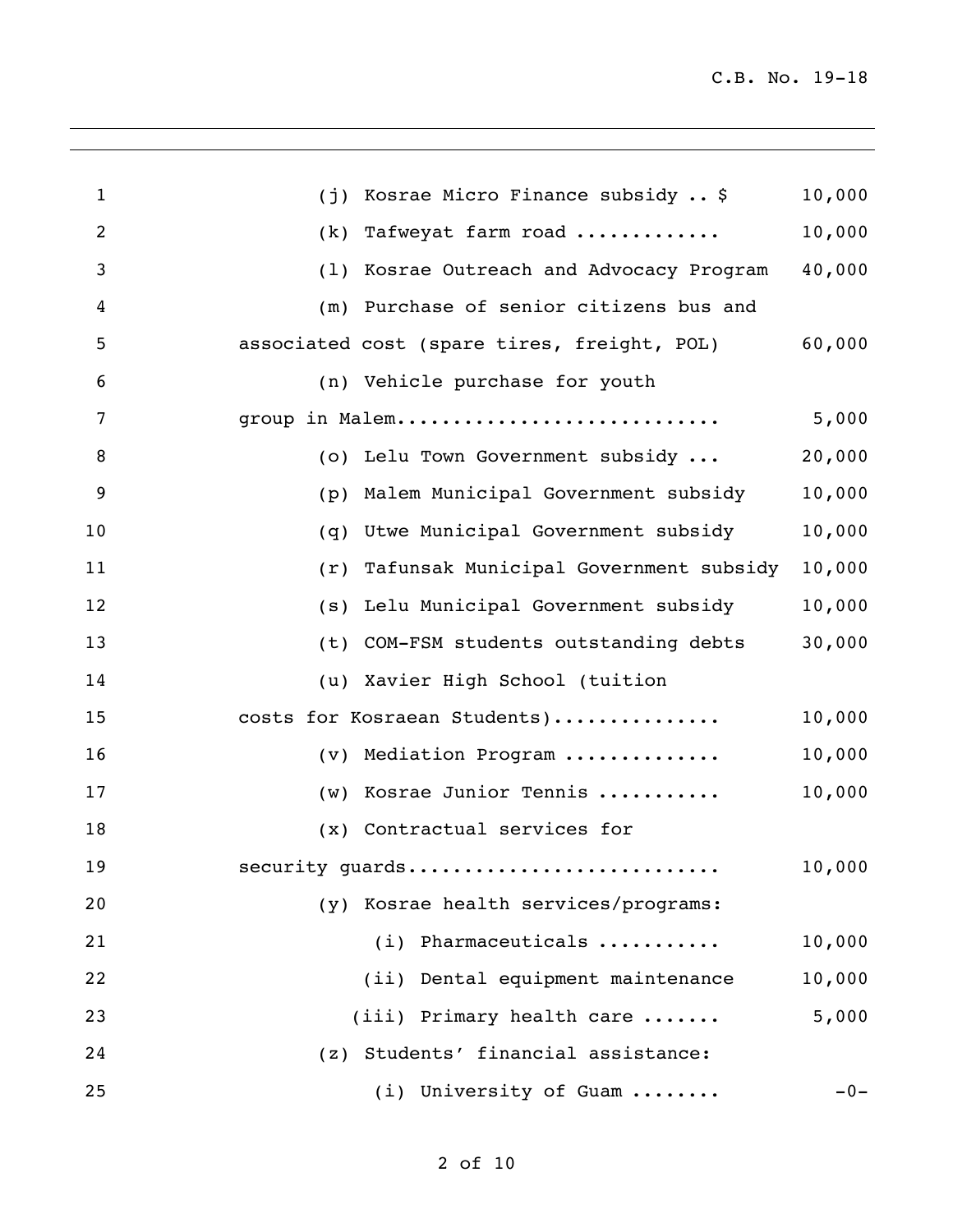| $\mathbf{1}$   | (ii) University of Hawaii at             |        |
|----------------|------------------------------------------|--------|
| $\overline{2}$ | Hilo campus \$                           | $-0-$  |
| 3              | (iii) University of Hawaii               |        |
| 4              | at Manoa campus                          | $-0-$  |
| 5              | (aa) Youths activities/programs          | 10,000 |
| 6              | (ab) Department of Resources and         |        |
| 7              | Economic Affairs                         |        |
| 8              | $(i)$ Survey and mapping $\ldots \ldots$ | 40,000 |
| 9              | $(i)$ Access road/drainage               | 20,000 |
| 10             | (ac) Malem farm road                     | 20,000 |
| 11             | (ad) Utwe-Walung circumferential road    | 30,000 |
| 12             | (ae) Finfokoa Malem water extension.     | 35,000 |
| 13             | (af) Kosrae Port Authority subsidy       | 30,000 |
| 14             | (ag) Kosrae Benevolent Association       | 5,000  |
| 15             | (ah) Finsrem, Utawa access road          | 5,000  |
| 16             | (ai) Grants and subsidies for Kosrae     |        |
| 17             | (i) Private sector development           | 25,000 |
| 18             | (aj) Scholarship - COM-FSM Trial         |        |
| 19             | Counselor Program                        | 10,000 |
| 20             | (ak) Kosrae High School - Vocational     |        |
| 21             | Education Program                        | 10,000 |
| 22             | (al) Tafunsak/Walung water system        |        |
| 23             | extension & improvement                  | 10,000 |
| 24             | (am) Malem Youth sport equipment         | 5,000  |
| 25             | (an) Utwa/Walung Marine Park             | 15,000 |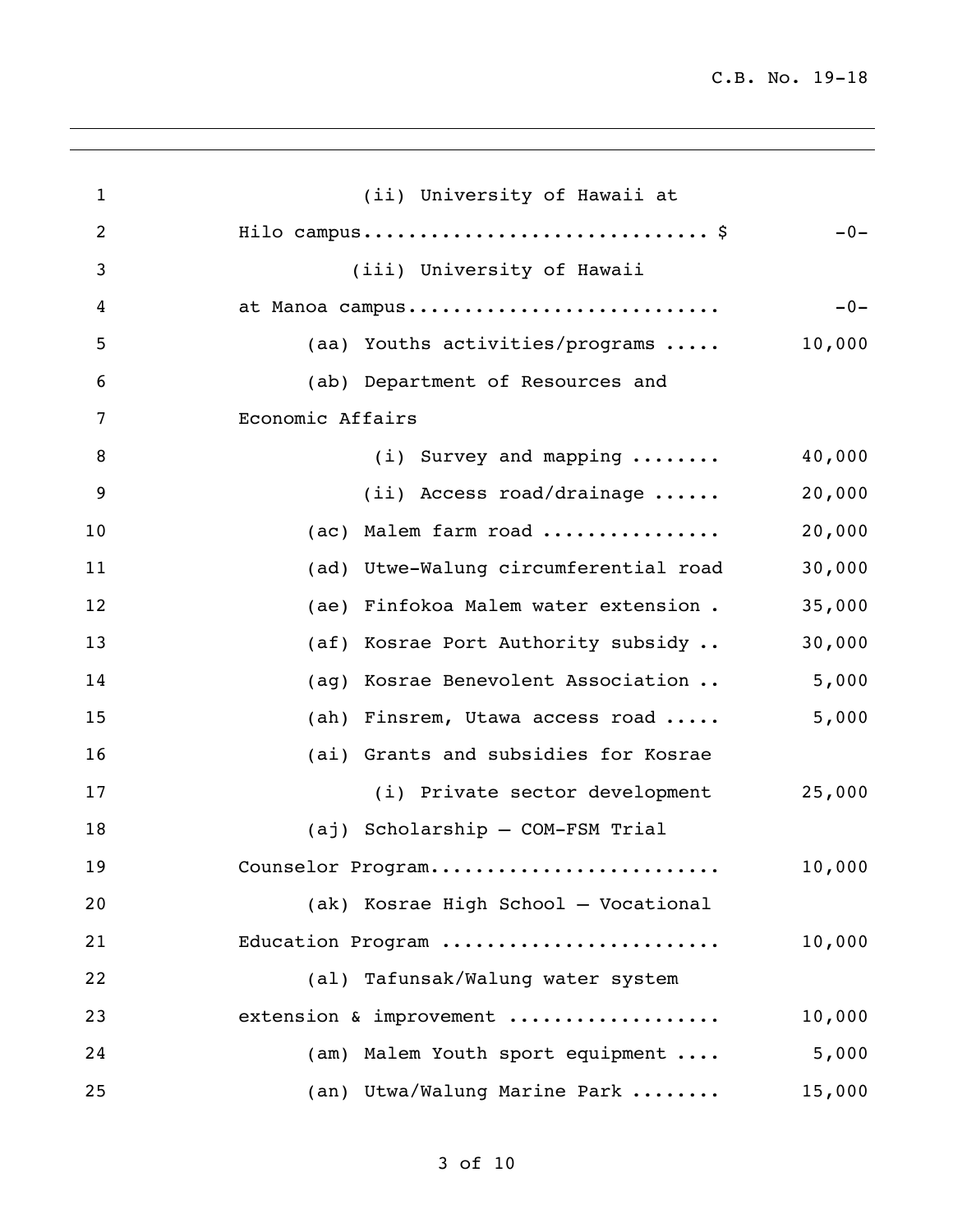| $\mathbf 1$    | (ao) Dialysis treatment subsidy  \$<br>15,000                        |
|----------------|----------------------------------------------------------------------|
| $\overline{2}$ | (ap) Kosrae State Scholarship Board outreach                         |
| 3              | 15,000''<br>initiatives                                              |
| 4              | Section 2. Section 4 of Public Law No. 18-70, as amended by          |
| 5              | Public Laws Nos. 18-98, 18-112 and 18-122, is hereby further amended |
| 6              | to read as follows:                                                  |
| 7              | "Section 4. Of the sum of \$5,100,000 appropriated by                |
| 8              | this act, \$1,450,000 is apportioned for public projects             |
| 9              | and social programs in the State of Pohnpei.                         |
| 10             | State of Pohnpei\$<br>1,450,000                                      |
| 11             | 400,000<br>$(1)$ At-Large                                            |
| 12             | (a) Hosting of Micro Games<br>174,965                                |
| 13             | Nanmand, Salapwuk road improvement<br>40,035<br>(b)                  |
| 14             | 30,000<br>(c) Eirike road pave overlay                               |
| 15             | 30,000<br>(d) U Road improvement                                     |
| 16             | Madolenihmw road improvement<br>30,000<br>(e)                        |
| 17             | 20,000<br>(f) Kolonia road improvement                               |
| 18             | 60,000<br>(g) Road equipment & purchase                              |
| 19             | (h) Outer Islands water                                              |
| 20             | catchment improvement<br>15,000                                      |
| 21             | (2) Election District No. 1<br>350,000                               |
| 22             | $-0-$<br>Tomwara loop<br>(a)                                         |
| 23             | Vehicle purchase<br>$-0-$<br>(b)                                     |
| 24             | (c) Kapinga bridge<br>40,000                                         |
| 25             | (d) Nukuoro farming rehabilitation.<br>20,000                        |
|                |                                                                      |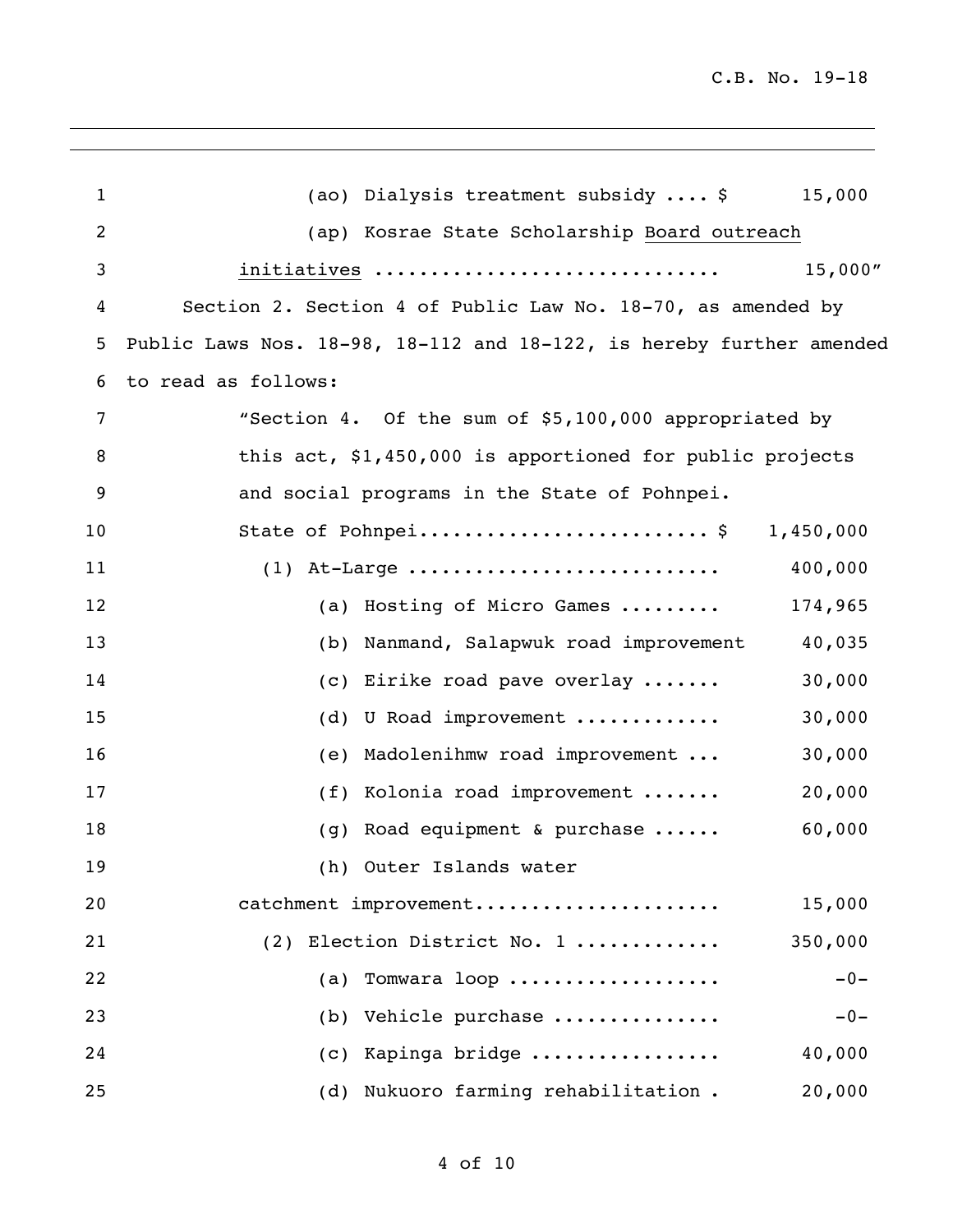| $\mathbf{1}$   | (e) Election District No. 1               |         |
|----------------|-------------------------------------------|---------|
| $\overline{2}$ |                                           | $-0-$   |
| 3              | (f) Sapwuafik water system                | $-0-$   |
| 4              | Medical Debt Retirement<br>(q)            | 10,000  |
| 5              | (h) Palikir Elementary School             |         |
| 6              |                                           | $-0-$   |
| 7              | (i) St. Paul Elementary School            |         |
| 8              | subsidy                                   | 5,000   |
| 9              | (j) TC&I/ED#1 unpaid bills                | 2,000   |
| 10             | (k) [Road improvement (Little Mike Way)]  |         |
| 11             | Nanmadap road improvement                 | 20,000  |
| 12             | $(1)$ Pohras Bridge — Sokehs              | 40,000  |
| 13             | (m) Nukuoro office phone debt and         |         |
| 14             | reconnection fee                          | 4,000   |
| 15             | (n) [Palikir Elementary School building   |         |
| 16             | construction and fencing] PUC Water/Power |         |
| 17             | Sokehs Pah Project                        | 209,000 |
| 18             | (3) Election District No. 2               | 350,000 |
| 19             | (a) Nintok (Rehntu) road                  |         |
| 20             | relocation                                | 40,000  |
| 21             | (b) Nanmwoat (Epwitek) road upgrade       | 5,000   |
| 22             | Salapwuk School road paving<br>(C)        | 50,000  |
| 23             | (d) Areu Pah road paving                  | 25,000  |
| 24             | (e) Nan Rohi (Pehleng) road upgrade       | 5,000   |
| 25             | (f) Koapinmwoamwi road paving             | 25,000  |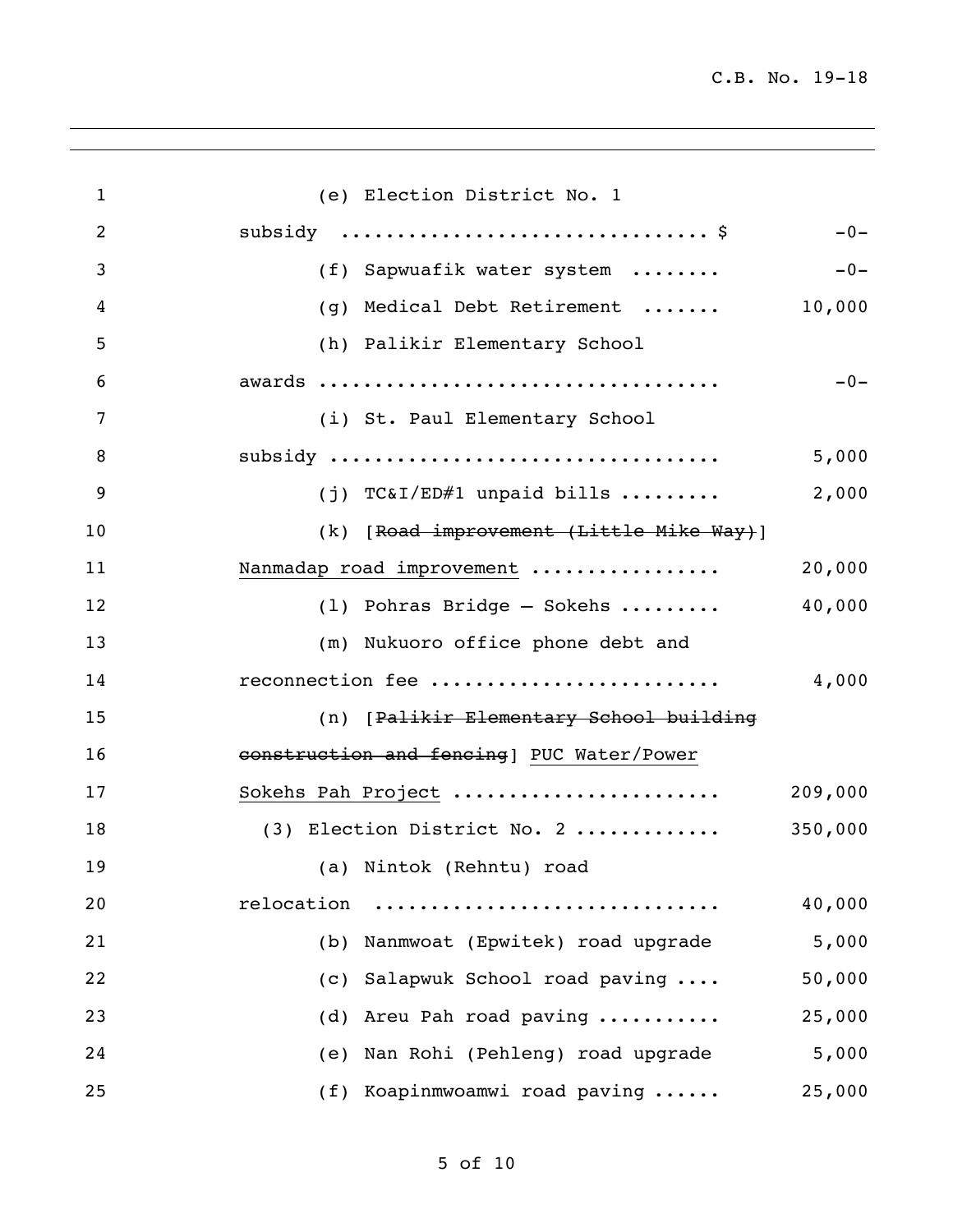| 1  | (g) | Nan Madol access road upgrade . \$ | 10,000  |
|----|-----|------------------------------------|---------|
| 2  | (h) | Pahnsapw (Section 4) road upgrade  | 10,000  |
| 3  | (i) | Women activities/programs          | 7,500   |
| 4  | (j) | Youth activities/programs          | 7,500   |
| 5  | (k) | Agriculture Fair                   | 10,000  |
| 6  | (1) | Purchase of coral materials        | 7,500   |
| 7  | (m) | Paies bridge (Kitti)               | 10,000  |
| 8  | (n) | Woau Kutoar road                   | 10,000  |
| 9  | (0) | Soakoaroan (Pehleng) road upgrade  | 10,000  |
| 10 | (p) | Lohd road paving                   | 20,000  |
| 11 | (q) | Soamwoai (Section 1) water system  | 10,000  |
| 12 | (r) | Dioan (Kitti) water system         | 5,000   |
| 13 | (s) | Purchase of pvc pipes              | 10,000  |
| 14 | (t) | Water well drilling                | 10,000  |
| 15 | (u) | Mwudokalap power line              | 10,000  |
| 16 |     | (v) Alekot power supplement        | 7,500   |
| 17 |     | (w) Nan Pwoaren Ais (Madolenihmw)  |         |
| 18 |     | road upgrade                       | 10,000  |
| 19 |     | (x) Students' financial assistance | 10,000  |
| 20 |     | (y) Administrative support         |         |
| 21 |     | services $(ED#2)$                  | 10,000  |
| 22 |     | (z) Outreach and advocacy program  | 15,000  |
| 23 |     | (4) Election District No. 3        | 350,000 |
| 24 |     | (a) Youth Sports Facilities        |         |
| 25 |     | renovation, sports Activities &    |         |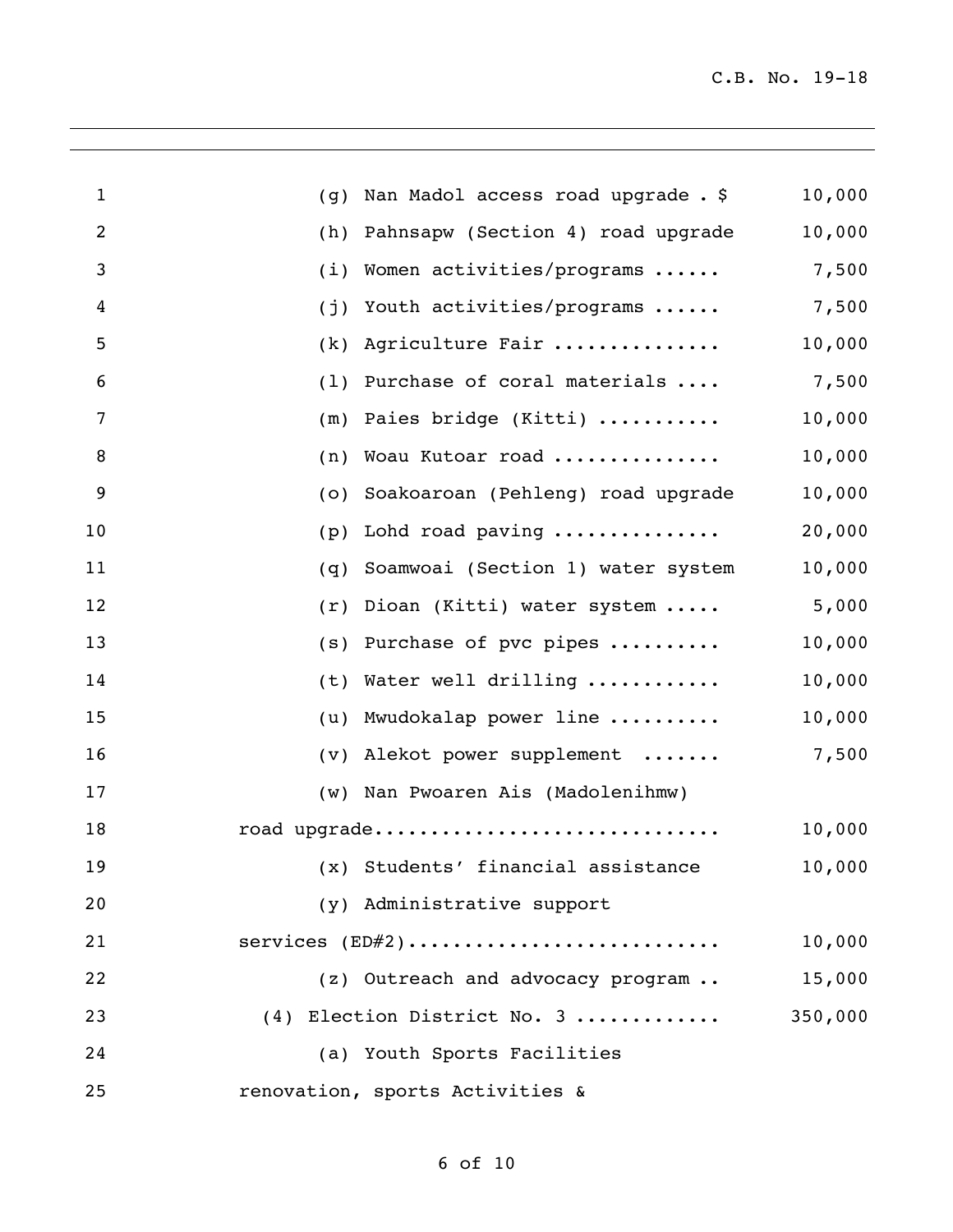| 1              | equipment/supplies  \$                                       | 30,000   |
|----------------|--------------------------------------------------------------|----------|
| $\overline{2}$ | School supplies<br>(b)                                       | 30,000   |
| 3              | Students support fund<br>(C)                                 | 10,000   |
| 4              | Medical referral support<br>(d)                              | 15,000   |
| 5              | Senior citizen support<br>(e)                                | 5,000    |
| 6              | Mwoakilloa Municipal<br>(f)                                  |          |
| 7              | Government subsidy                                           | 15,000   |
| 8              | (g) ED#3 Community water projects                            | 25,000   |
| 9              | (h) Renewal energy/solar equipment                           |          |
| 10             | supplies from Remote communities                             | 20,000   |
| 11             | (i) ED#3 office subsidy                                      | 30,000   |
| 12             | ED#3 road pavement<br>(i)                                    | 55,000   |
| 13             | Parem school office<br>(k)                                   | 20,000   |
| 14             | (1) Pingelap Municipal                                       |          |
| 15             | Government subsidy                                           | 15,000   |
| 16             | Nett Municipal Government subsidy<br>(m)                     | 15,000   |
| 17             | (n) U Municipal Government subsidy,                          |          |
| 18             | PROVIDED THAT, 55% of the funding is for                     |          |
| 19             | Executive branch, 30% for the Council and 15%                |          |
| 20             | for the Judiciary                                            | 15,000   |
| 21             | (o) Road maintenance & beautification                        | 50,000'' |
| 22             | Section 3. Section 6 of Public Law No. 18-70, as amended by  |          |
| 23             | Public Laws Nos. 18-98, 18-112 and 18-122, is hereby further |          |
| 24             | amended to read as follows:                                  |          |
| 25             | "Section 6. Allotment and management of funds and lapse      |          |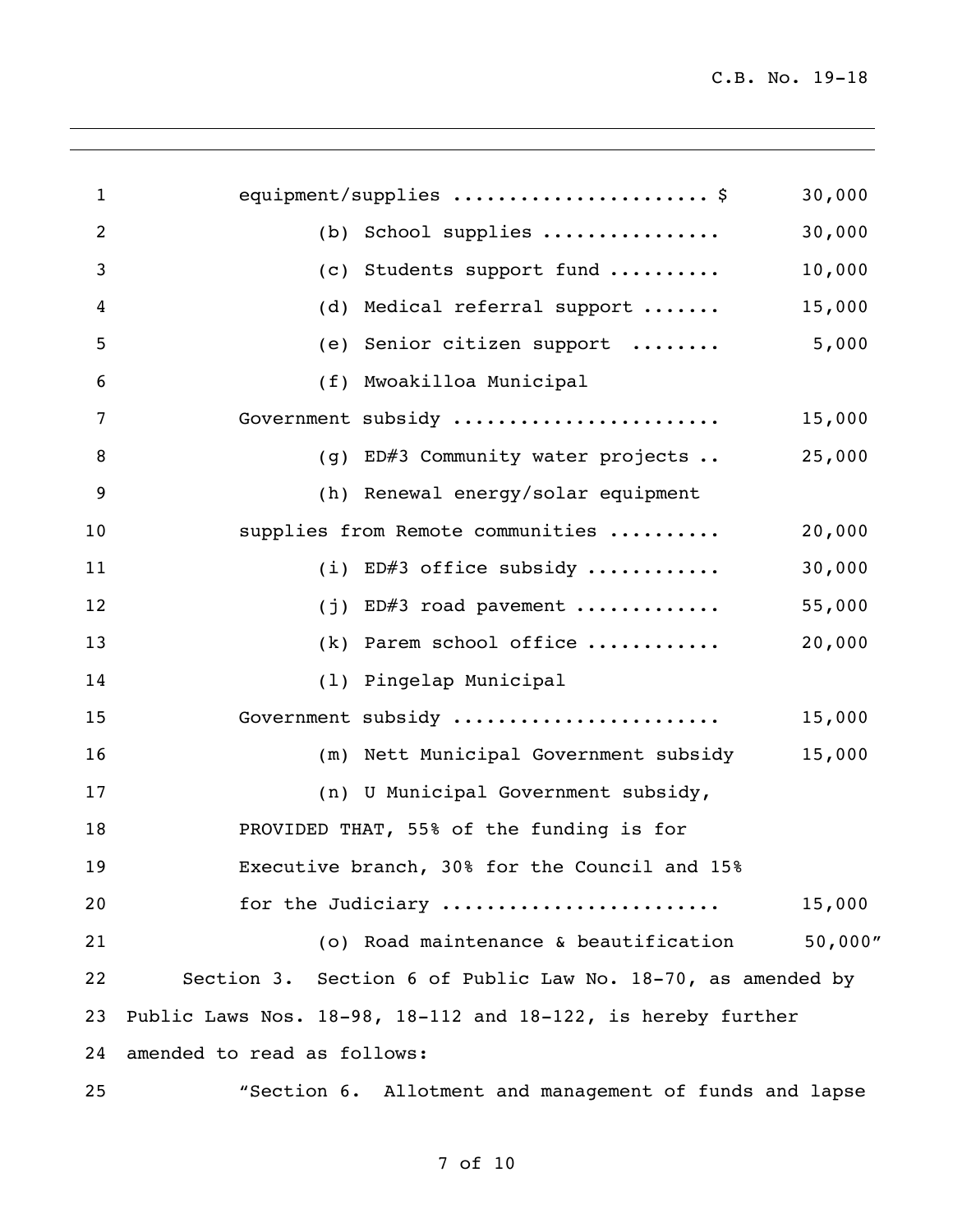date. All funds appropriated by this act shall be allotted, managed, administered and accounted for in accordance with applicable laws, including, but not limited to, the Financial Management Act of 1979. The allottee shall be responsible for ensuring that these funds, or so much thereof as may be necessary, are used solely for the purpose specified in this act, and that no obligations are incurred in excess of the sum appropriated. The allottee of the funds appropriated under section 2 of this act shall be the Governor of Yap State EXCEPT THAT the funds appropriated under subsection 2(i) shall be the President of COM-FSM. The allottee of funds appropriated under sections 3 and 4 of **this act shall be the President of the Federated States**  of Micronesia or his designee EXCEPT THAT the funds appropriated under subsections a, b, c, d, e, f, g, h, 17 i, j, k, l, m, n, o, s, t, u, v, w, x and ag, ah [<del>and</del>], aj and ap of section 3 this act shall be the Mayor of Lelu Town Government or his designee; the funds appropriate under subsection 4(2)(K) shall be the Mayor 21 of Kolonia Town Government; [the funds appropriated under subsection 4(2)(l) shall be the Chief Magistrate 23 of Sokehs Municipal Government; 1 the funds appropriated under subsection 4(2)(m) shall be the Mayor of Nukuoro Municipal Government; the funds appropriated under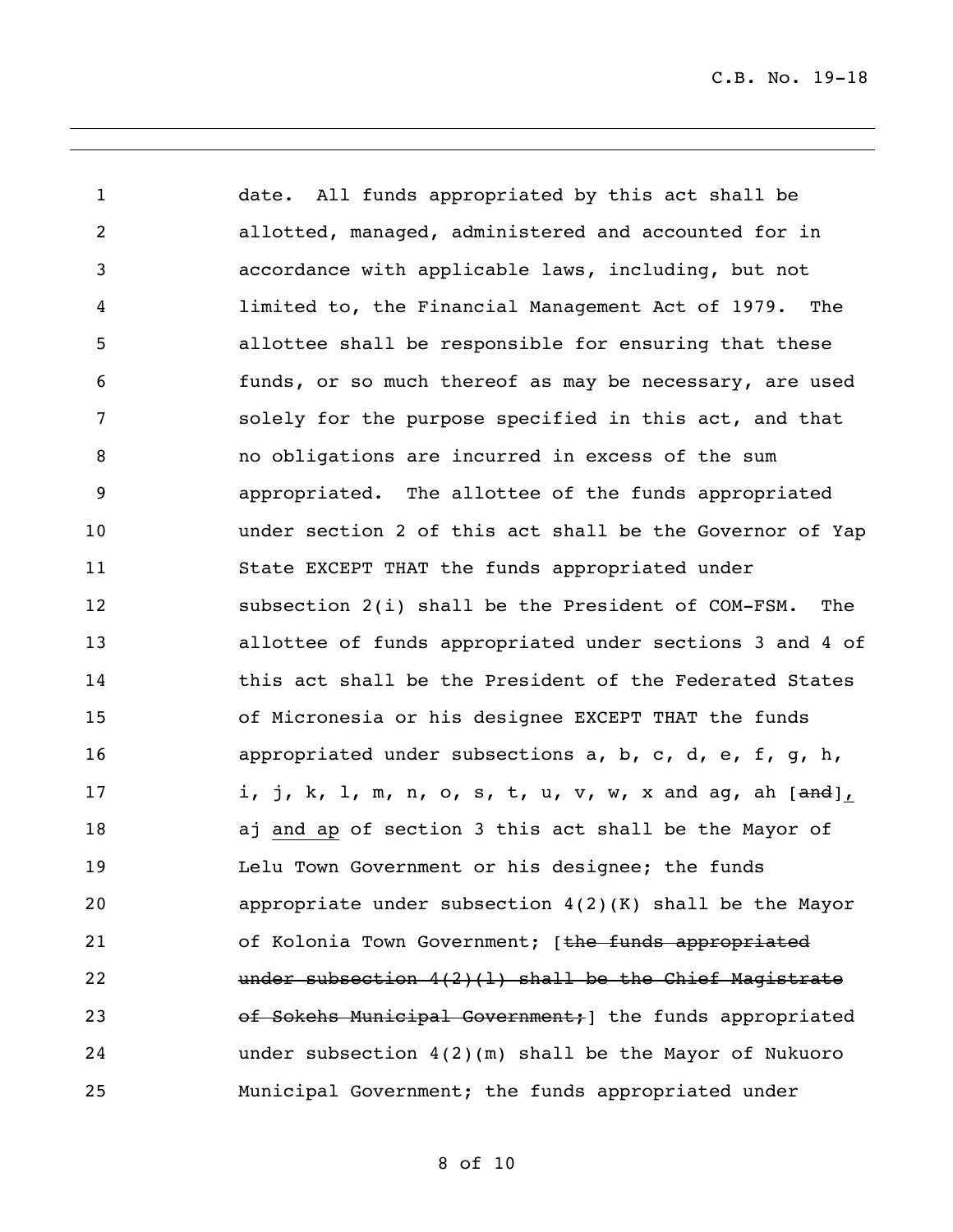subsections a, b, c, d, e, f and g of section 4(1), subsection 4(2)(1), subsections 4(3)(b), (c), (d), (f) and (p) of this act shall the Pohnpei Transportation Authority, and the funds appropriated under subsection 4(3)(t) shall be the Luhkenmoanlap of Kitti. The allottee of funds appropriated under subsection 4(1)(h) shall be the President of the Federated States of Micronesia of his designee. The allottee of funds appropriate under subsection 4(2)(g) of this act shall be the Administrator of the MiCare program. The allottee of funds appropriated under subsections 5(1) and 5(3) of this act shall be the Governor of Chuuk State or his designee. The allottee of funds appropriated under subsection 5(2) of this act shall be the Mortlock Islands Development Authority. The allottee of funds appropriated under subsection 5(4) of this act shall be the Southern Namoneas Development Authority. The allottee of funds appropriated under subsection 5(5) of this act shall be the Faichuk Development Authority. The allottee of funds appropriated under subsection 5(6) of this act shall be the General Manager of the Northwest Island Development Authority. The authority of the allottee to obligate funds appropriated by this act shall lapse on September 25 30,  $\left[\frac{2015}{2016}\right]$ , 2016."